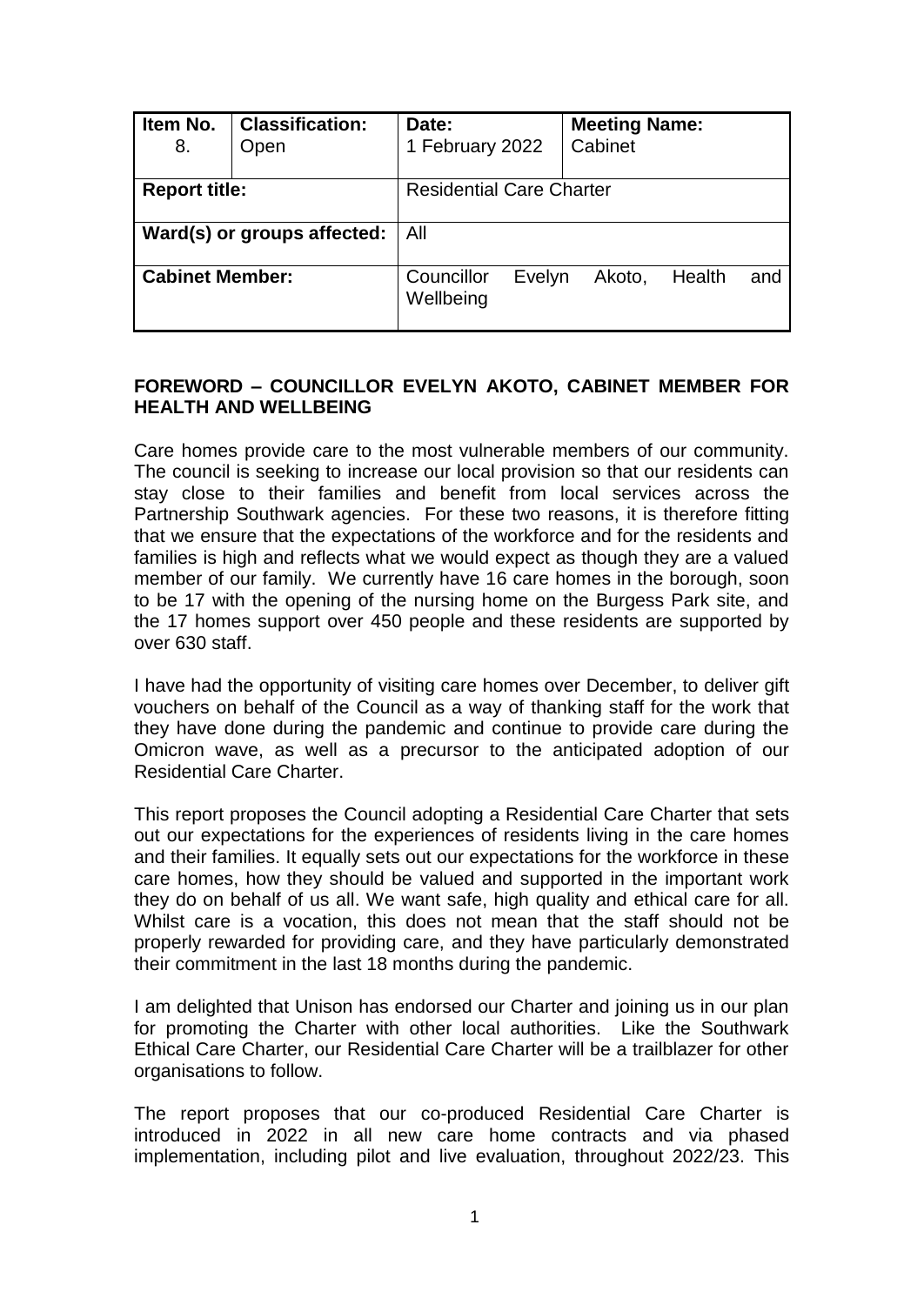will be in the context of our London Living Wage commitment which will be fulfilled from April 2022.

#### **RECOMMENDATIONS**

- 1. That Cabinet agree to the implementation of a Southwark Residential Care Charter as set out in paragraph 7 of the report.
- 2. That Cabinet agree to the introduction of a Southwark Supplement for staff in Southwark care homes to ensure that staff are paid at least the London Living Wage, as set out in paragraph 11 of the report.

## **BACKGROUND INFORMATION**

- 3. The Borough Plan 2020-22 commits to introducing a 'Residential Care Charter that protects vulnerable residents and the people who are working to keep them safe'. This commitment relates to adult social care services.
- 4. Appendix 1 sets out the detailed considerations by officers in relation to developing the Residential Care Charter.

## **KEY ISSUES FOR CONSIDERATION**

- 5. The council, through the 'Fairer Future, A Healthier Life' priorities, has reiterated its commitment to deliver a residential care charter for home care services and be at the forefront of tackling poor working conditions in care in order to improve the quality of care people receive. Drawing on, engagement with the residents, families, providers, reviewing Unison's Residential Care Charter, Southwark's Residential Care Charter has been developed.
- 6. As the following constituent organisations and individuals have an interest in ensuring it is successful, it is proposed that the Southwark residential care charter be developed as a four-way compact between:
	- The council
	- Local care home providers
	- The workforce; and
	- Service users and their families and supporters.
- 7. Southwark's Residential Care Charter has three domains Safe Care; High Quality Care; and Ethical Care and is set out as follows: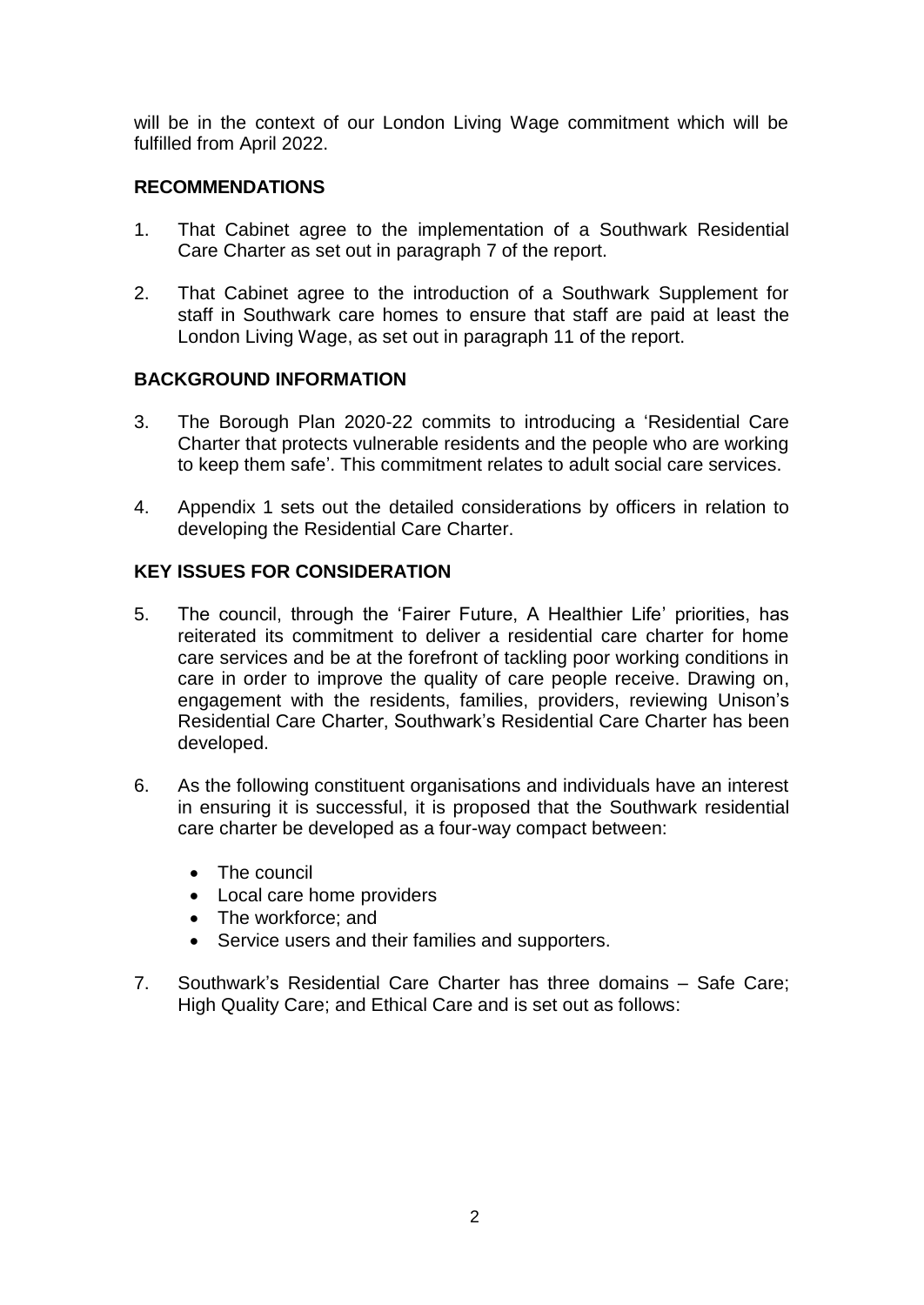| <b>Safe Care</b>         |                                                                                                                                                                                                      |  |  |
|--------------------------|------------------------------------------------------------------------------------------------------------------------------------------------------------------------------------------------------|--|--|
| 1                        | Employers will maintain adequate staff ratios that enable quality care to<br>be delivered.                                                                                                           |  |  |
| $\overline{2}$           | Employers will plan well in advance to ensure adequate staffing levels<br>and adequate time for handover between shifts allow planned time off<br>for staff.                                         |  |  |
| $\mathbf{3}$             | Providers will carry out thorough risk assessments to ensure the safety<br>of residents and care home staff.                                                                                         |  |  |
| $\overline{\mathbf{4}}$  | Employers will provide residents and care home staff with safe<br>equipment.                                                                                                                         |  |  |
| 5                        | Care home staff, including bank and relief staff, will be regularly trained<br>to meet the needs of all residents, as set out in their care plans.                                                   |  |  |
| $6\phantom{1}6$          | Employers will ensure that Disclosure and Barring checks are<br>undertaken and that they pay for these checks.                                                                                       |  |  |
| <b>High Quality Care</b> |                                                                                                                                                                                                      |  |  |
| $\overline{7}$           | Care is about more than personal care. It should include a social<br>dimension that seeks to improve the wellbeing of residents.                                                                     |  |  |
| 8                        | Families and friends will be involved, at least annually, in the care<br>planning of the residents.                                                                                                  |  |  |
| 9                        | Visits to residents will be accommodated by care home providers to<br>maintain the mental and emotional wellbeing of residents.                                                                      |  |  |
| 10                       | At least quarterly, family and friends forums should take place to meet<br>with care home representatives. Such meetings should include<br>discussions about food and social activities in the home. |  |  |
|                          | Residents, families and care home staff must be given information<br>about how to raise concerns and complaints.                                                                                     |  |  |
| 11                       | Care homes will investigate complaints by residents and their families in<br>a swift and robust manner.                                                                                              |  |  |
|                          | All complaints will be acknowledged by care homes within 3 working<br>days of receipt and responded to within 10 working days.                                                                       |  |  |
|                          | Complaints will be investigated with a view to understanding the<br>underlying issues that are being raised and any lessons that need to be<br>learned for service improvement.                      |  |  |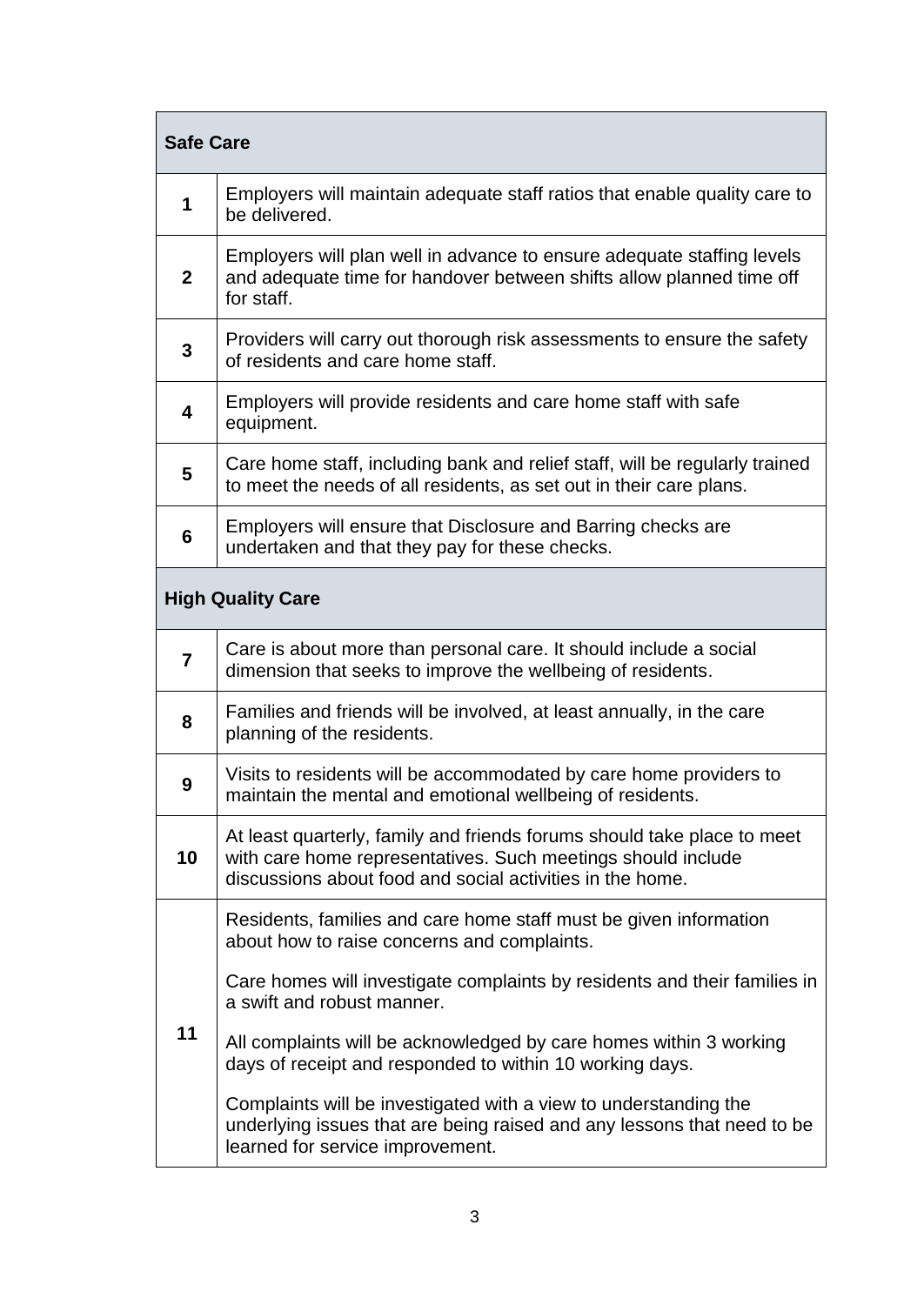| 12 | Care homes will enable third parties such as Healthwatch Southwark<br>and the Volunteers from the Independent Calling and Visiting Service,<br>which is managed by Age UK Lewisham and Southwark to enter their<br>premises at least once a year. |
|----|---------------------------------------------------------------------------------------------------------------------------------------------------------------------------------------------------------------------------------------------------|
|    | <b>Ethical Care</b>                                                                                                                                                                                                                               |
| 13 | All care home staff will be paid at least the London Living Wage and<br>time spent in the handover between shifts.                                                                                                                                |
| 14 | Zero hour contracts will not be used in place of permanent contracts<br>unless requested by staff.                                                                                                                                                |
| 15 | Extra payment will be made for working unsocial hours, including<br>weekends and bank holidays and holiday periods must also be paid as<br>if at work.                                                                                            |
| 16 | Care home staff will be given adequate breaks during their working day.                                                                                                                                                                           |
| 17 | Care home staff will be paid occupational sick pay.                                                                                                                                                                                               |
| 18 | Care home staff will be paid for the time it takes to carry out a proper<br>handover between shifts, which ensures safety and continuity of care<br>for residents.                                                                                |
| 19 | Training must be free and carried out in work time, so cover for staff<br>must be arranged.                                                                                                                                                       |
| 20 | Care homes will recognise and respect the rights of their employees to<br>associate freely and to organise and bargain collectively in accordance<br>with the local laws relevant to their employment.                                            |

- 8. By including Southwark's Residential Care Charter in the council's care home contracts, both providers and the council as the commissioner will be transparent about expectations regarding safe, high quality and ethical care. It should be noted that the domains of Safe Care and High Quality Care are over and above (ie more defined than) the standards set by the Care Quality Commission (regulator of health and care services). For example, regulation 16 in the CQC standards only specifies a timescale for informing the CQC about the outcome of an investigation when requested to do so; in the Charter we expect that the complainant receives a response within 10 working days. By setting standards over and above legal requirements, the council ensures that it delivers on its broader duties under the Care Act 2014 to manage the social care market for both council funded social care placed residents and self-funders.
- 9. Skills for Care data in the fiscal year 2020/2021 indicated that there was a vacancy rate of 12.7% amongst direct care staff in nursing homes in Southwark. There was no data for residential care. For 2020/2021, the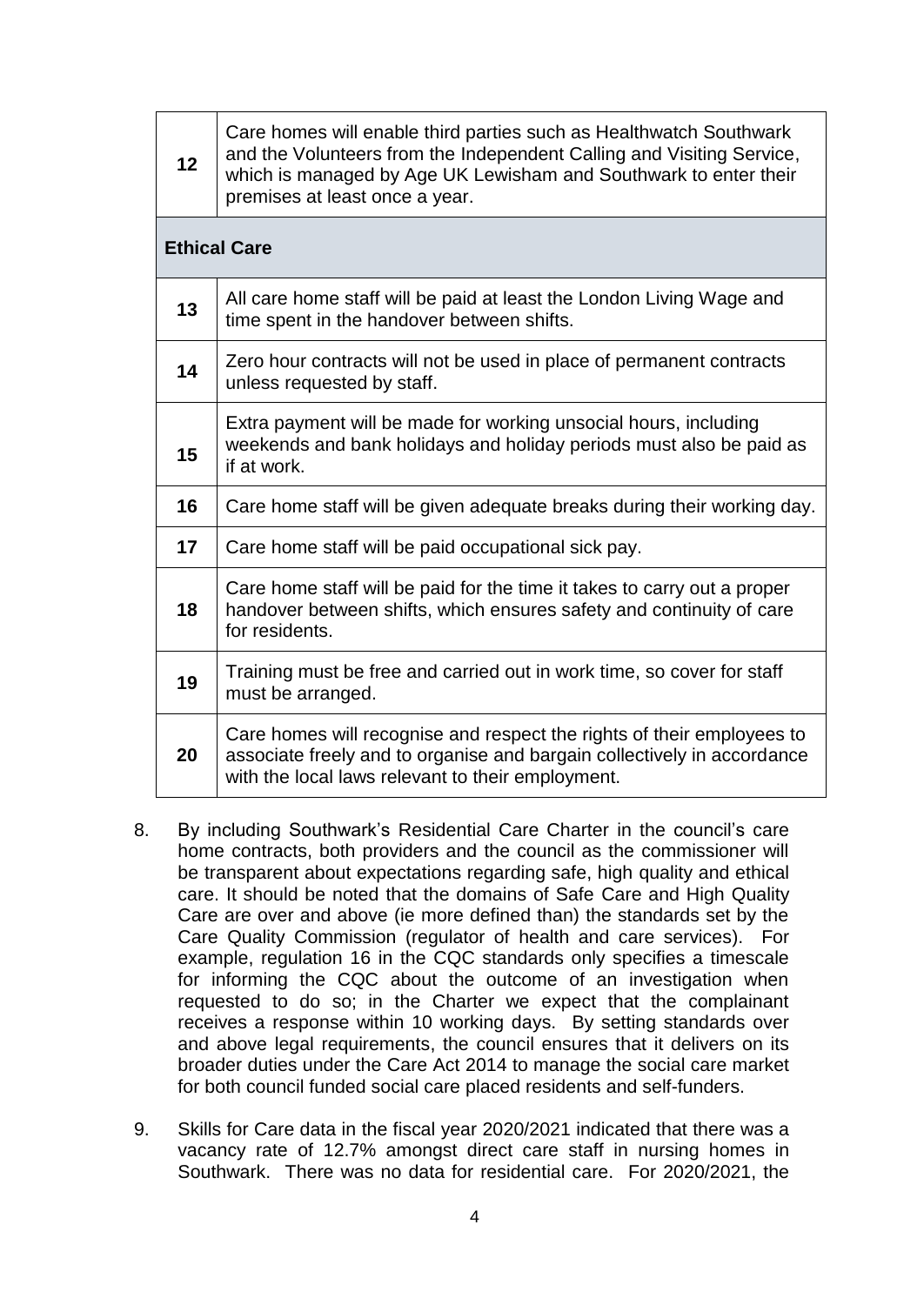turnover rate for direct care staff was 38% in nursing homes and 29% in residential care homes. The introduction of the Charter should lead to a reduction and stabilisation in these percentages.

- 10. The adoption of Southwark's Residential Care Charter will place Southwark at the forefront of improving the recruitment and retention of care home staff in the borough, building on the ethical care charter for homecare workers. Recognising staff by paying them a real living wage and improving their work conditions will create the conditions for a more stable workforce that will provide high quality and continuity of care for residents as well as support the development of trusting and long-lasting relationships between care home staff and the families or friends of residents.
- 11. Given the considerations in Appendix 1, officers propose paying a Southwark Supplement to care home staff, to ensure that all staff in a care home are paid at least the London Living Wage (LLW). It will apply to staff paid below or up to 20% above the LLW. The Southwark Supplement will require a separate agreement between council and the care home provider (as employer of the care home workers). The funding will be ringfenced with an annual uplift and regular monitoring to ensure compliance. By investing a supplement for care home staff rather than renegotiating fees, there is transparency about value for money. The council can also have increased confidence that this investment in the workforce is being directly received by the staff for whom the money is intended. The council will seek assurances from providers on the number of staff the LLW will apply to in each care home. The council will also monitor and audit its implementation in the care homes.

#### **Policy framework implications**

- 12. The Borough Plan 2020-22 commits the council to raise standards in care homes with a residential care charter that protects vulnerable residents and the people who are working to keep them safe. It also commits the council to increase the number of care homes in the borough.
- 13. The Charter should benefit:
	- Residents of care homes
	- Family and friends who visit care homes
	- The staff who support the residents.
- 14. The Charter describes the culture and conditions in a high performing care home. The benefits of a charter are expected to lead to:
	- Improvement in quality of care experienced by residents in care in homes
	- Improvement in care home staff retention and reduction in staff turnover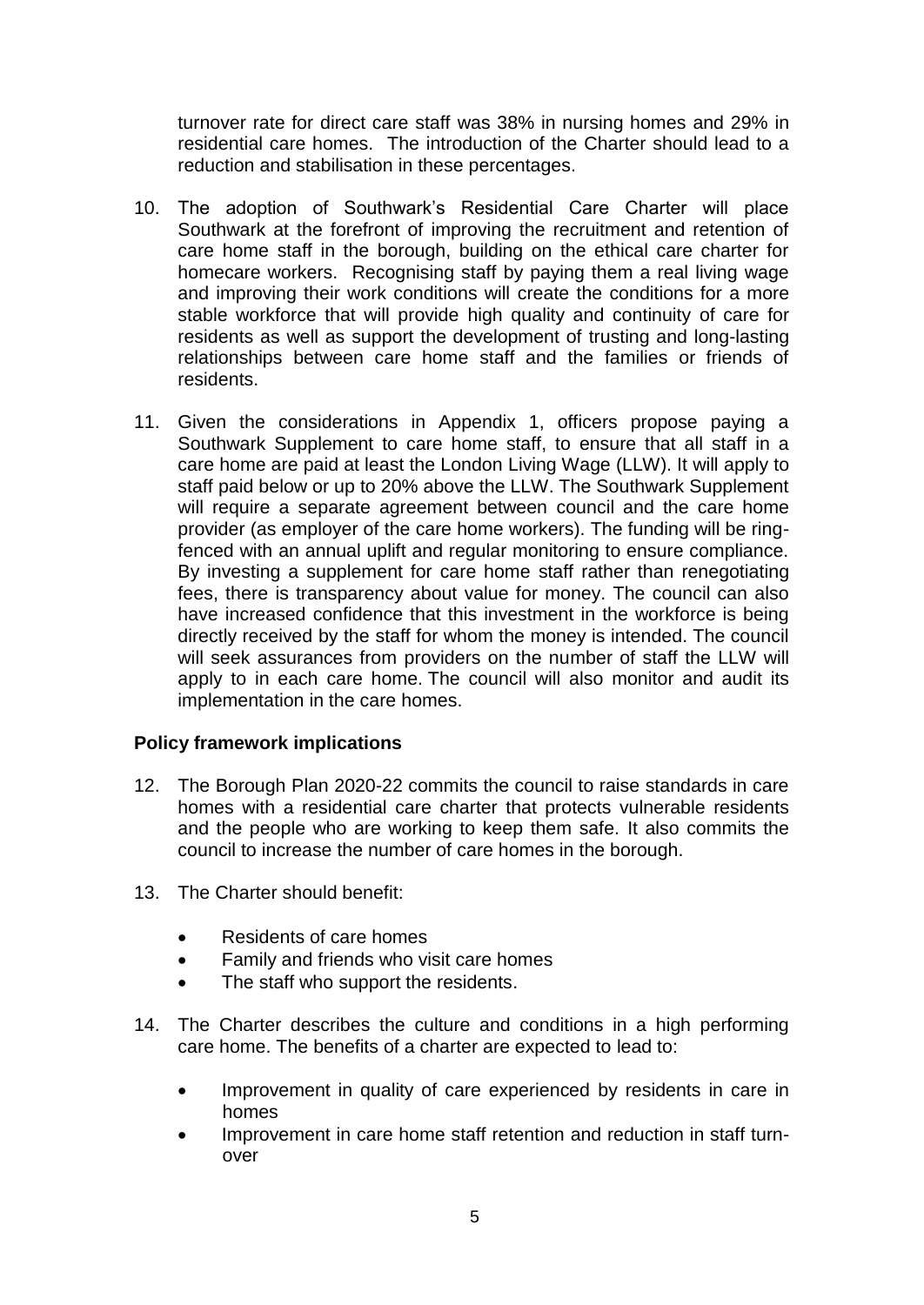- Greater emphasis on providing training for staff to maintain their knowledge and skills
- Optimising the independence of vulnerable people living with complex needs or challenging developmental ability.

## **Community, equalities (including socio-economic) and health impacts**

#### **Community impact statement**

- 15. The demographics of people who receive social care commissioned by the council in Southwark can be summarised as follows:
	- Southwark has a population of 313,300, of these 25,100 (8%) are aged 65 and over. The number of people aged 65 and over will grow by 13,700 by 2030, which is an increase of 55%. The ageing population and increased prevalence of certain long-term conditions has a significant impact on health and social care provision locally.
	- Of the 215 people who receive nursing care, approximately 82% are 65 years of age and over, and of the 175 people who receive residential care, 78% are 65 years of age and over with the remainder being people with learning disabilities, mental health problems or physical disabilities.
	- Amongst the nursing care home residents, 59% of these are women and for general care home residents, 57% are women, which is linked to longer life expectancy for women.
	- 27% of nursing care residents and 23% of general residents are from Black, Asian and Minority Ethnic groups in Southwark. This is lower than the overall proportion of people (32%) from Black, Asian and Minority Ethnic communities in the borough.
	- 362 people are currently accommodated in older people nursing and residential care homes and 95 people in care homes with adults of working age based in Southwark, making a total of 457 residents.

#### **Equalities (including socio-economic) impact statement**

- 16. According to provider self-reporting in the Capacity Tracker, the adult social care workforce data, in 2020/21 includes 625 care home staff working in Southwark. Of these 425 staff worked in residential care homes with 300 direct care roles and 200 staff worked in nursing care homes with 125 direct care roles.
- 17. In addition, it is worth noting that the Skills for Care data about care home staff in Southwark is such that:
	- Gender 85% female and 15% male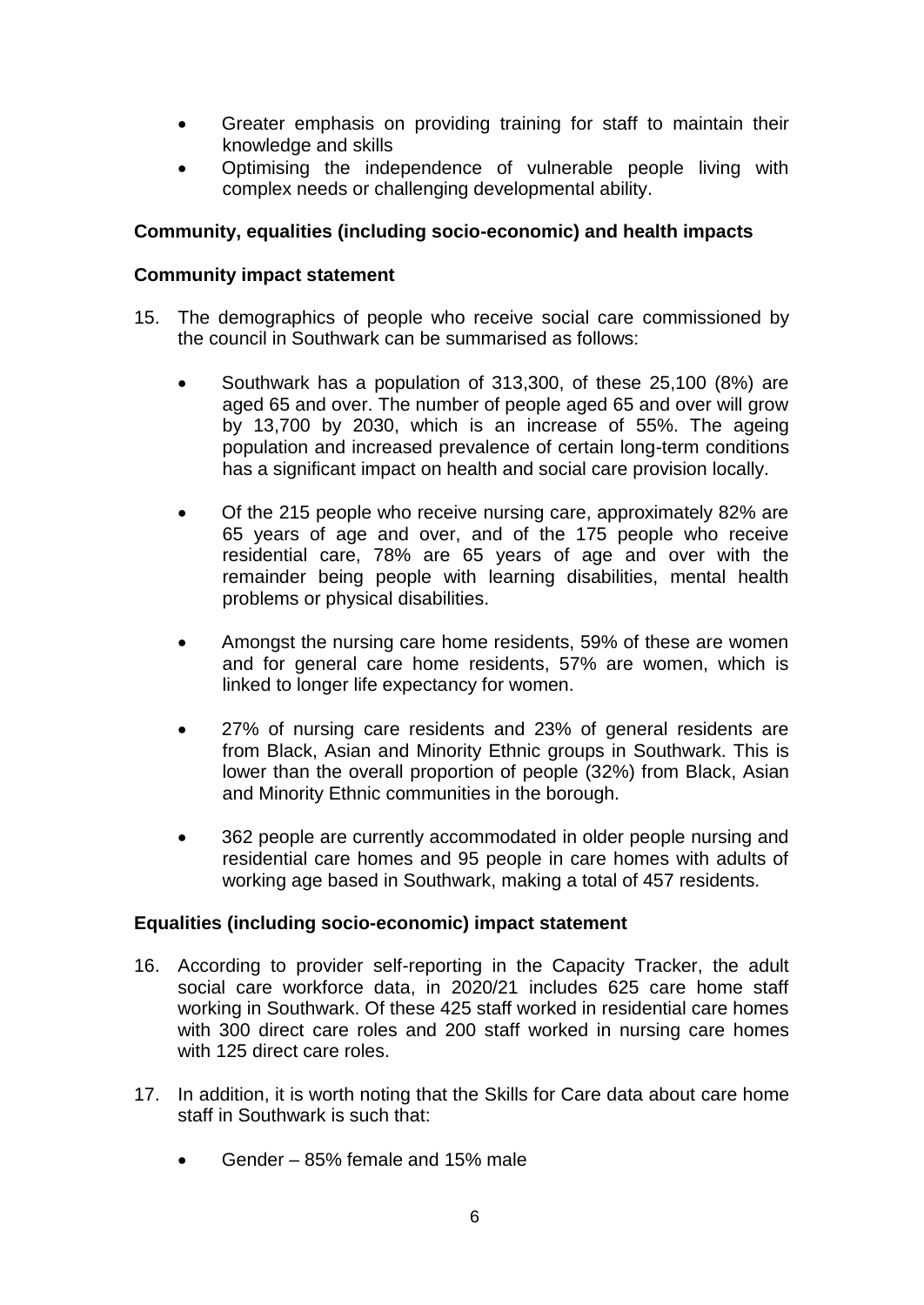- Age profile a mean age of 50 years residential care and 46 years in nursing homes
- Ethnicity data was not available for either setting
- Nationality data was not available for residential care homes but for nursing homes it showed that 55% were British nationals; 36% were non-EU foreign nationals; and 9% were EU foreign nationals.
- 18. A full equalities impact on the delivery of the Southwark Ethical Care Charter has been considered throughout the development of this charter. Any changes to the delivery of residential care services will particularly affect older people and those with a disability as they represent the largest group of service users. The implementation of the Southwark Residential Care Charter will also include an equality impact assessment.

#### **Health impact statement**

19. The implementation of a Resident Care Charter in Southwark will help to improve the health and wellbeing of both residents and staff in the care homes. It will achieve this by setting out the minimum standards and employment conditions required to deliver high quality residential care in the borough. It will ensure that some of the lowest paid staff are paid the London Living Wage and that they receive adequate, free, on the job training to fulfill their roles. It will aim to assure the safe ratio of staff to residents that will have a direct bearing on the quality of care received by residents in care homes. The charter will also reduce health inequalities in Southwark by ensuring people from socio-economic disadvantage are better remunerated for their work. It will lead to a more stable, wellequipped workforce that is able to deliver high quality, consistent care.

#### **Climate change implications**

20. This policy has no direct implications for climate change. The charter's primary focus is on improving standards in care homes and conditions of employment for staff. It does not aim to reduce carbon emissions by, for example, encouraging sustainable travel, attracting green jobs or reducing waste. However, we will work with the providers to ensure they are maintaining good climate practice as part of our commissioning process.

#### **Resource implications**

- 21. Detailed financial modelling based on 6 care homes has been undertaken to determine the likely extra costs of implementing a Residential Care Charter in Southwark. One of the key aspects of the charter is that staff in nursing and residential care homes would be paid at least the London Living Wage (LLW).
- 22. The modelling was based on financial data provided by 6 in-borough care homes and information on the staff numbers in each of the in-borough homes. The 6 homes provided a breakdown of the number of staff posts needed and staff hours worked in an average week as well as the hourly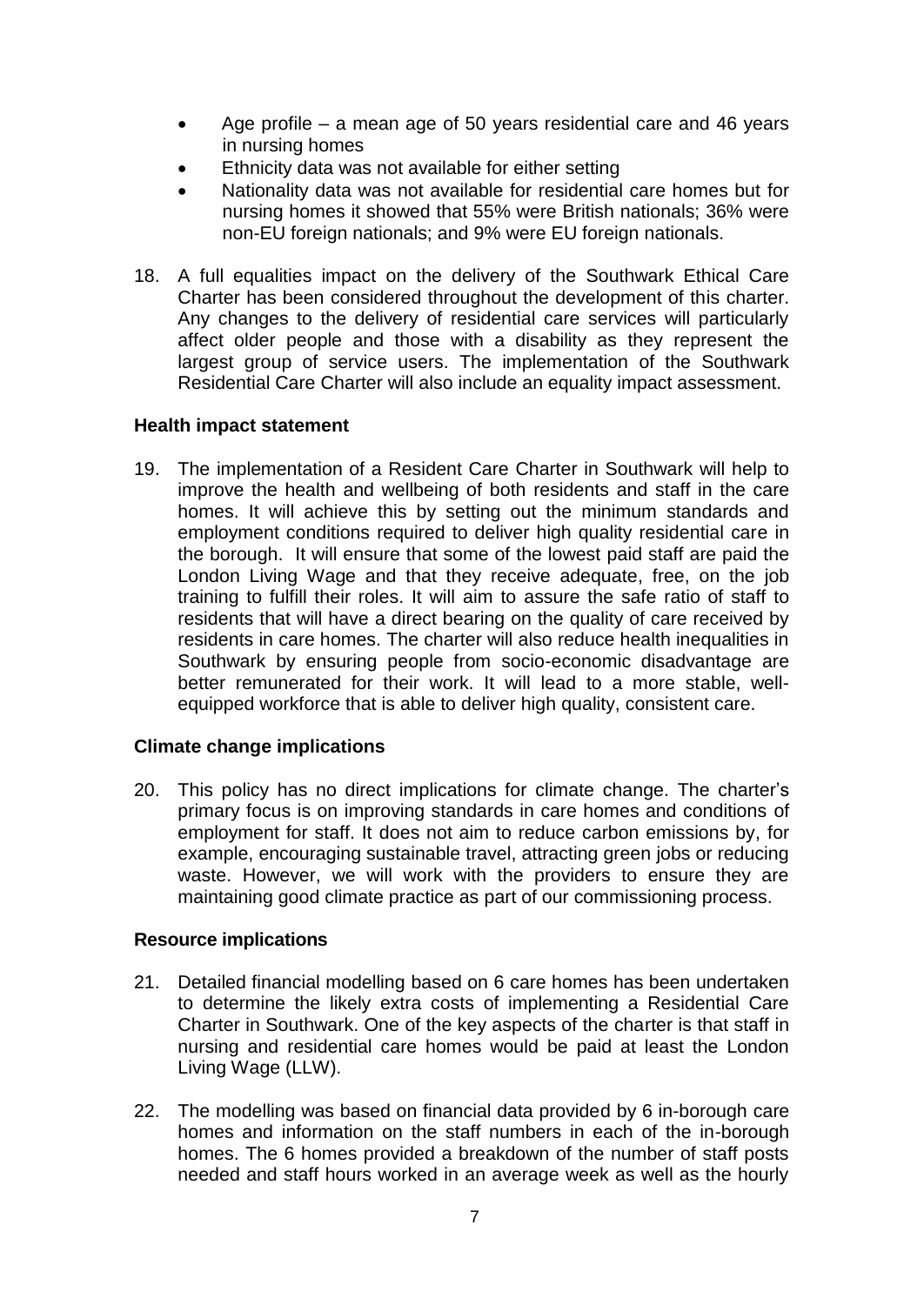base rate of pay for posts earning up to 20% above the LLW. From the data we extrapolated the current staff costs and potential increase in staff cost if the LLW uplift were applied.

- 23. The total weekly staff cost to the home was calculated as base pay with on-costs multiplied by the number of weekly hours. The new hourly rate of staff following a LLW was determined by calculating the percentage increase needed to bring the staff with the lowest hourly rate up to the LLW and increasing the base pay of all staff in the group by this percentage.
- 24. The total current weekly staff cost was subtracted from the LLW total weekly cost to give the additional cost of the uplift to the care homes. The total additional weekly cost was divided by the number of staff in the home to give an additional cost per staff in each home. The average additional cost across the 6 homes was then multiplied by the reported number of staff in each of the in-borough care homes to give an estimated staff cost increase for all homes.
- 25. Further financial modelling will look at direct outgoings but also the wider benefits that can be delivered by the strategy. There are a number of funding sources available including Better Care Fund monies.
- 26. The Director of Commissioning for Children and Adults will work with the Director of Adult Social Care and Departmental Finance Manager through the budget setting process for 2022/23 and beyond to ensure the sustainability of the new approach to commissioning residential care services.

#### **Legal implications**

27. Please see the concurrent report of the Director of Law and Governance below.

#### **Financial implications**

- 28. The proposed implementation of the residential care charter would ensure that all residential and nursing care homes operating within the borough comply with London Living Wage (LLW) commitments. The current LLW rate is £10.85 per hour.
- 29. Compliance with LLW would result in an increased cost for the care homes as it would effectively require them to alter their salary structure and inflate hourly rates for non-management staff members. Consequently, this would result in the care homes increasing their care rates with the council to accommodate for their increased expenditure.
- 30. Financial modelling has been executed based on the financial data submitted by 6 of the care homes in Southwark, highlighting their salary structure. The data has been extrapolated to determine the potential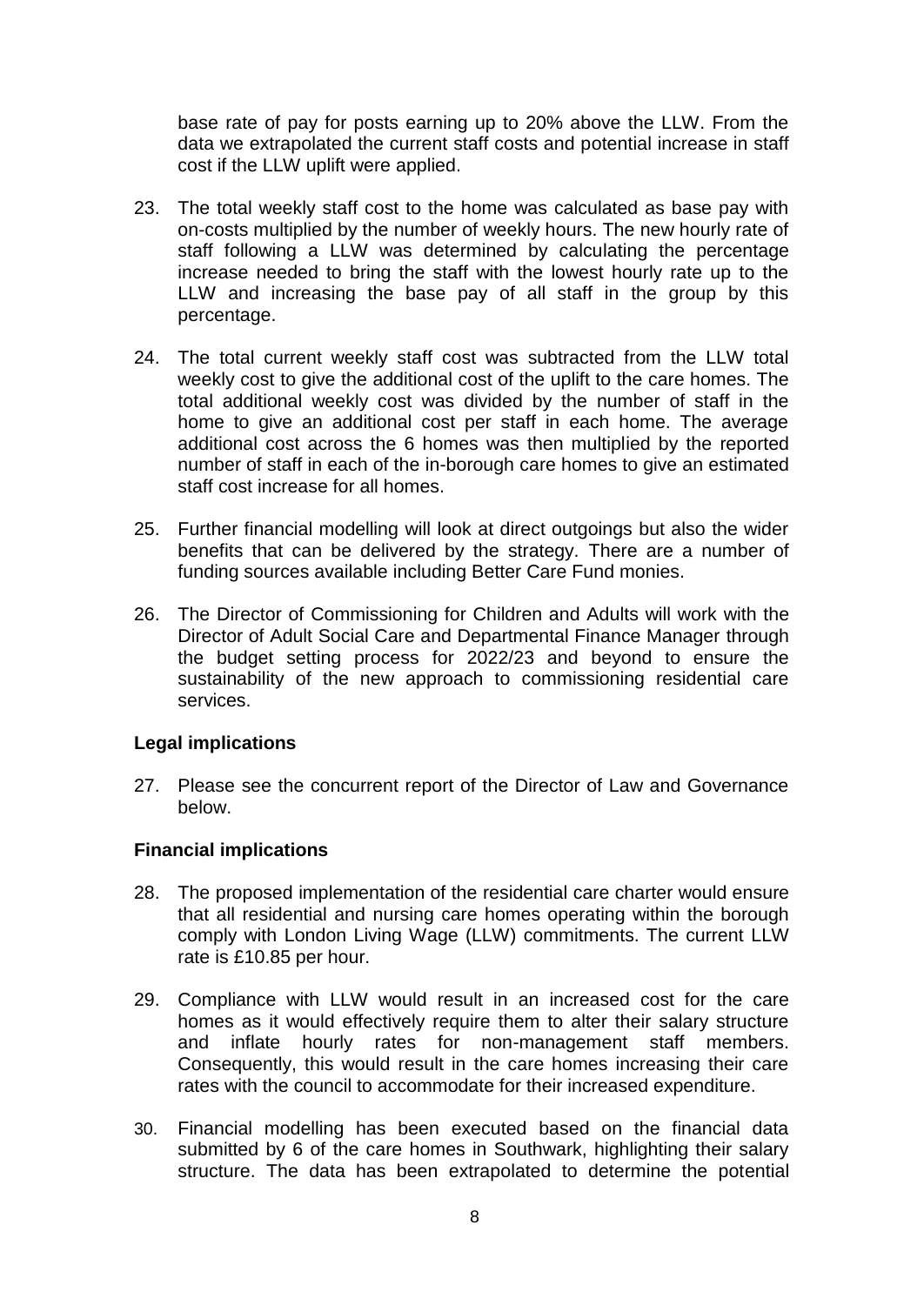increase in costs to the home by uplifting staff who are currently being paid less than LLW and those who are being paid just above the LLW rate and determining that as a percentage of the total cost to the home. This percentage would then be applied to the council's total cost with the home, consequently determining the estimated additional cost to the council.

- 31. The estimated additional cost to the council as a result of LLW being applied to all in borough nursing and residential care homes would be approximately £1.40m-£1.75m. However, if the council intend on compliance of LLW for the contracted providers only i.e. only covering the council's client base and no other non-council clients such as self-funders and clients with specific spot arrangements, this would result in an additional cost to the council of an estimated £1.08m-£1.33m.
- 32. It should be noted that these are estimated cost ranges based on financial data submitted by the care homes, hence there is not sufficient evidence to accurately determine the full cost of implementing the residential care charter. Additionally, LLW has increased by approximately 3% year on year, hence there would be annual recurring costs to the council in accordance with the annual LLW rate increases.

| Year    | London Living Wage |
|---------|--------------------|
| 2018/19 | 10.20              |
| 2019/20 | 10.55              |
| 2020/21 | 10.75              |
| 2021/22 | 10.85              |
| 2022/23 | 11.05              |

33. There is no provision within existing budgets in children's and adult's services to cover the additional costs of implementing the residential care charter. However, the department have applied for corporate funding as part of budget challenge as this is a council commitment. Additional funding streams are due to be utilised such as the potential use of future years Better Care Fund increases.

#### **Consultation**

#### **Unison**

34. Officers met with Unison about the development of the Unison Residential Care Charter in the borough at the beginning of 2021. Unfortunately, the take up of Unison's Charter has been low, primarily because councils have reported that they have not identified a way to influence the delivery of residential care services in the same way that they can with homecare contracts. Only one local authority in the UK had adopted Unison's residential care charter – Hartlepool Borough Council - for their in-house care homes.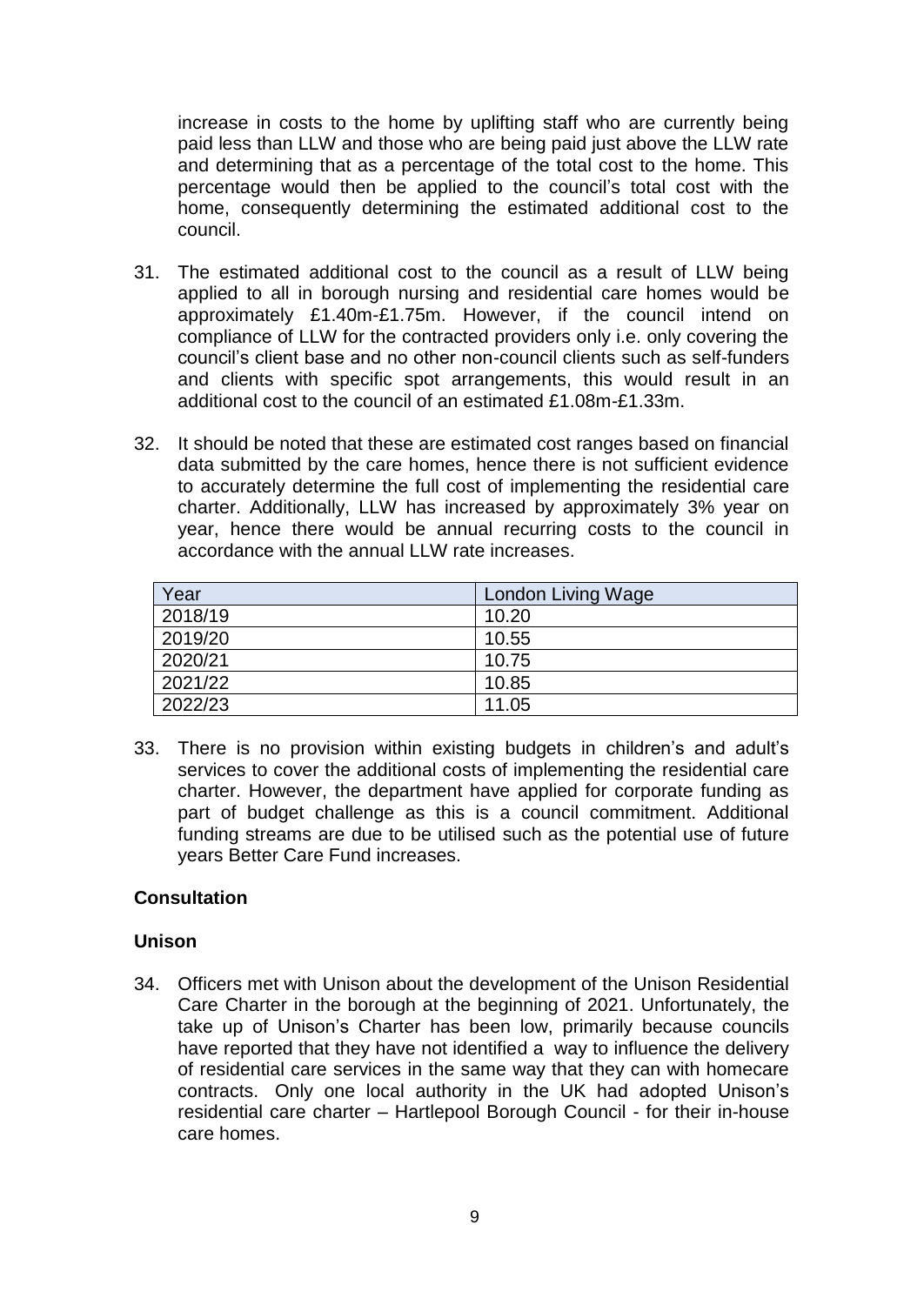- 35. In December 2021, Officers met with Unison to discuss implementation of the Southwark Residential Care Charter in the borough. Unison confirmed that Southwark's Residential Care Charter is compliant with their charter and that they were satisfied with how Southwark will be monitoring provider compliance with the charter. This would include reviewing staff payroll and meeting directly with staff to ensure that the non-financial benefits of the charter are being realised.
- 36. Unison confirmed that the council's compliance with Unison's Residential Care Charter will be recognised on their website. A certificate of compliance will also be issued by Unison, formally recognising local authorities that adopt their charter.
- 37. Unison agreed to jointly promote the advantages of the charter with the council as much as possible. This would take the form of issuing a joint press release as well seeking to present at the spring Association of Directors of Adults Social Services (ADASS) conference and the National Children and Adult Services Conference (NCASC).

#### **Public consultation**

38. Consultation with the public and different stakeholders was carried out through presentations at forums, surveys and interviews. Colleagues and members of the public were also engaged through the Care Well Forum and the Care Home Provider Forum. Unfortunately, the Covid-19 pandemic significantly limited our ability to effectively engage with residents, carers/family, care home staff and other key partners. Face-toface surveys and meetings could not be held and most engagement exercises had to be carried out virtually or over the phone which reduced their efficacy.

#### **Residents and families**

- 39. As part of the consultation work, two surveys and interviews were carried out to gauge the views of Southwark care home residents and staff on how local care homes standards could be improved with the development of a residential care charter in the borough. The following paragraphs sets out the outcomes of these consultation exercises.
- 40. Between January and March 2021, residents and their families living in residential and nursing care homes based in Southwark were surveyed by an external organization on behalf of the council and in September 2020 staff employed in the local care homes were sent questionnaires to obtain the management/organisational perspective of these care homes.
- 41. Thirteen interviews with residents were conducted over the phone between January and March 2021 by Age UK Lewisham and Southwark on behalf of the council. The original intention was to interview more residents and their carers, but the Covid-19 pandemic prevented this. Respondents (or their family/carers) came from a total of seven older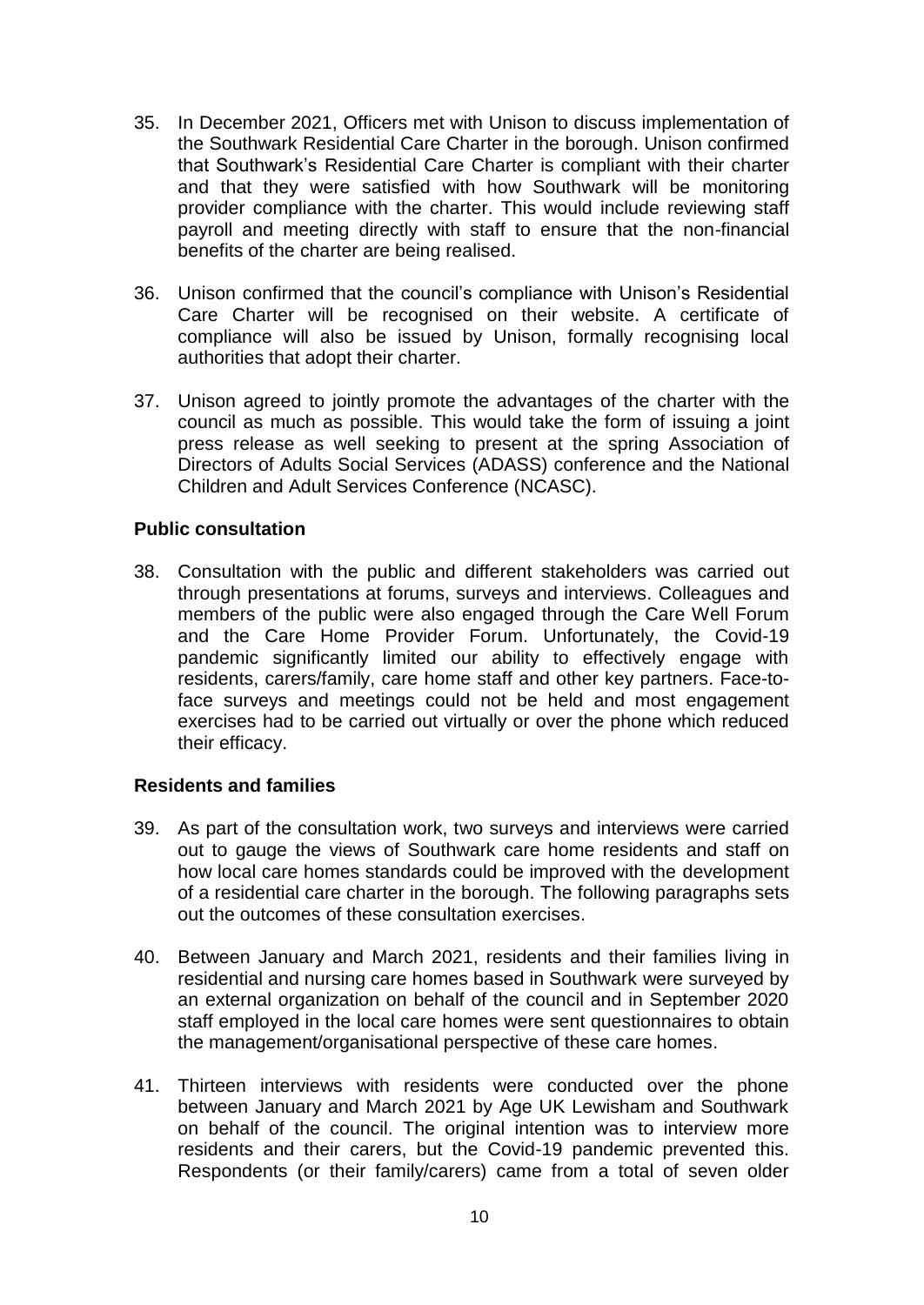people's care homes in Southwark. Only three of the respondents were residents of homes with the remainder being family/carers of residents. Furthermore, 4 out of the 13 respondents were living in homes out of the borough. The full report can be found in the appendices.

- 42. Key findings from the interviews were:
	- Four family members interviewed felt that the homes in borough did not meet their family member's needs.
	- Though most were happy with the professional manner and training of care staff, the term "hit and miss" kept on being used; there were excellent examples of care alongside 'adequate' care.
	- Night-time staff were more likely to be agency or locum staff and did not know the residents as well as the day-time teams.
	- Three respondents said that they thought that there was sufficient staff on duty to deliver the ideal level of care sought.
	- Although eight respondents were positive about their key worker, there seemed to be an inconsistency in the calibre of key workers.
	- Two residents without dementia expressed feelings of being isolated in the home, having no one to talk to other than busy staff.
	- The area of greatest development opportunity was in relation to activities and social contacts.
- 43. The lower number of respondents made it difficult to draw conclusions from this survey. Despite this, it has highlighted the varied standard of care made available to residents, particularly those with dementia. Much of this seems to be attributed to residents feeling isolated because of the restrictions imposed by the lockdown on their and their family's movement. As the lockdown eases, reengaging residents in social and physical activities will be important.
- 44. In September 2020, a questionnaire was circulated to staff and managers from Southwark's care homes in order to get feedback on how support and services at the care homes are being currently delivered and how they could improve in the future.
- 45. Questionnaires were distributed to employees working in Southwark care homes for older people and adults with physical or learning disabilities. Engagement sessions were held in four homes in late 2020 to encourage feedback. In the end, 56 questionnaires were returned. A full report of the findings has been published and can be found at the appendices. A short summary of the main headings is set out below.
	- On the positive side, 88.4% were aware of procedures to follow if concerns were concerned and 79.1% said the organisation acted on concerns raised by service users (with one respondent saying they didn't).
	- However, only 55% said there are enough staff to resident ratios for them to do their job properly.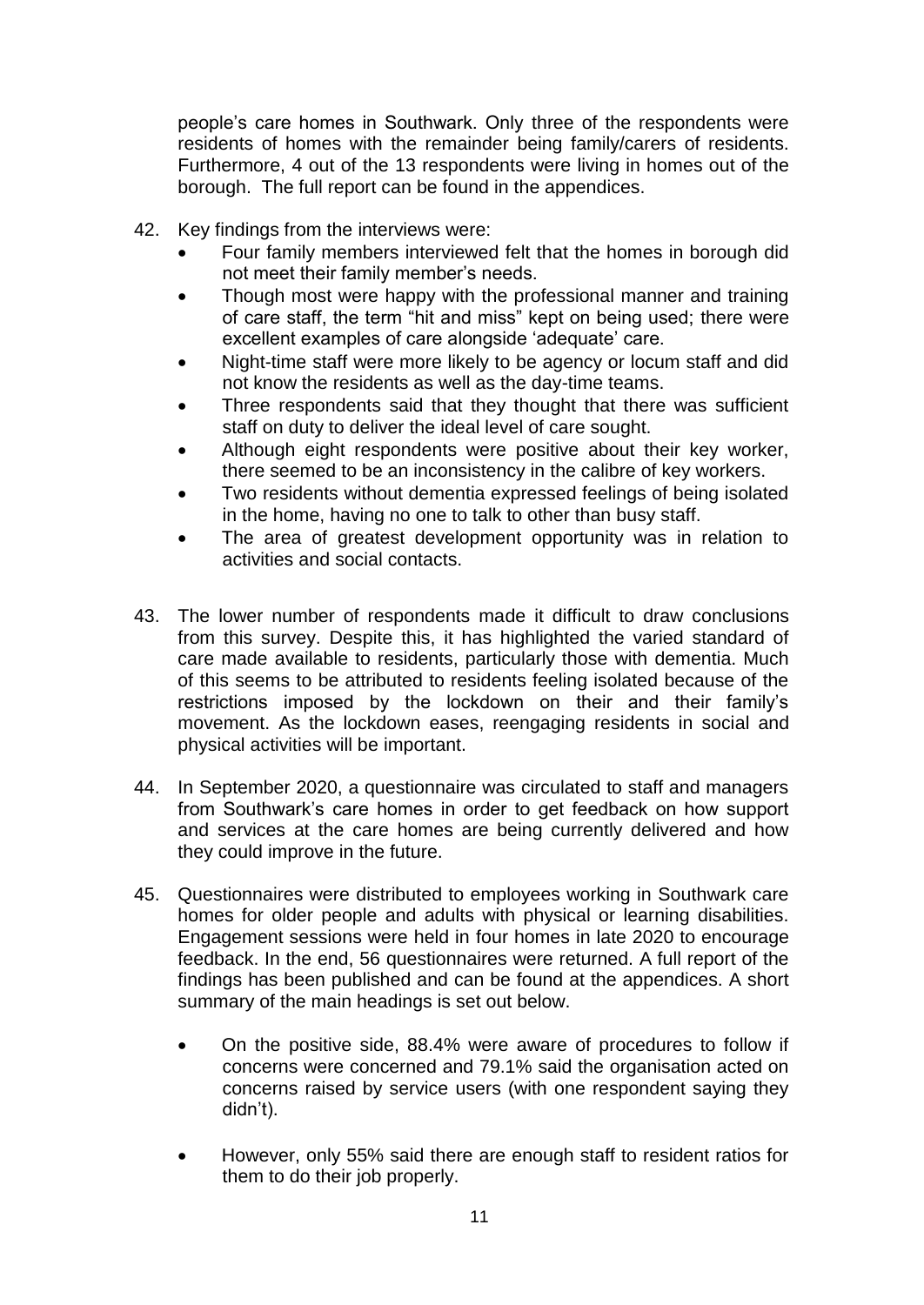- 72% of respondents were happy with the frequency of their shift patterns but some staff mentioned that the 30m minutes handovers between shifts were often challenging.
- Staff suggested how trust and recognition could be improved in the staff engagement sessions; these included both informal and formal ideas ranging from a simple 'thank you' by the management to better pay for staff and lunch vouchers.
- Respondents came up with a number of ideas for improving services and care to the residents, including better food provision, modernising the premises, more social activities for residents, and better use of technology that frees up staff time to provide care.
- 72% of staff said they are provided with free training in work time with cover to enable them to attend.
- However, each care home seemed to have different rules around payment for training; many staff did e-learning at home for which they were not paid.
- Partly due to the pandemic, e-learning was the method of training most used in the last 12 months, although most staff (69%) preferred face-to-face training.
- Dementia and mental capacity were amongst the top 10 requested training sessions needed in the survey, alongside end-of-life and dealing with challenging behaviours.
- 46. The surveys and interviews demonstrate that while the quality and standard of services are generally high in Southwark, improvements are still required to deliver consistently good services that meet the needs of all residents in a suitably rewarding and educative work environment for staff.

#### **Other stake holders**

47. Feedback from the Care Well Forum and Care Home provider forum was positive. Members of the forums supported the implementation of the Charter because it would lead to an improvement in the quality of care provided by Southwark care homes as well as the recruitment and retention of staff in the nursing and residential care sector, replicating the impact of the Ethical Care Charter.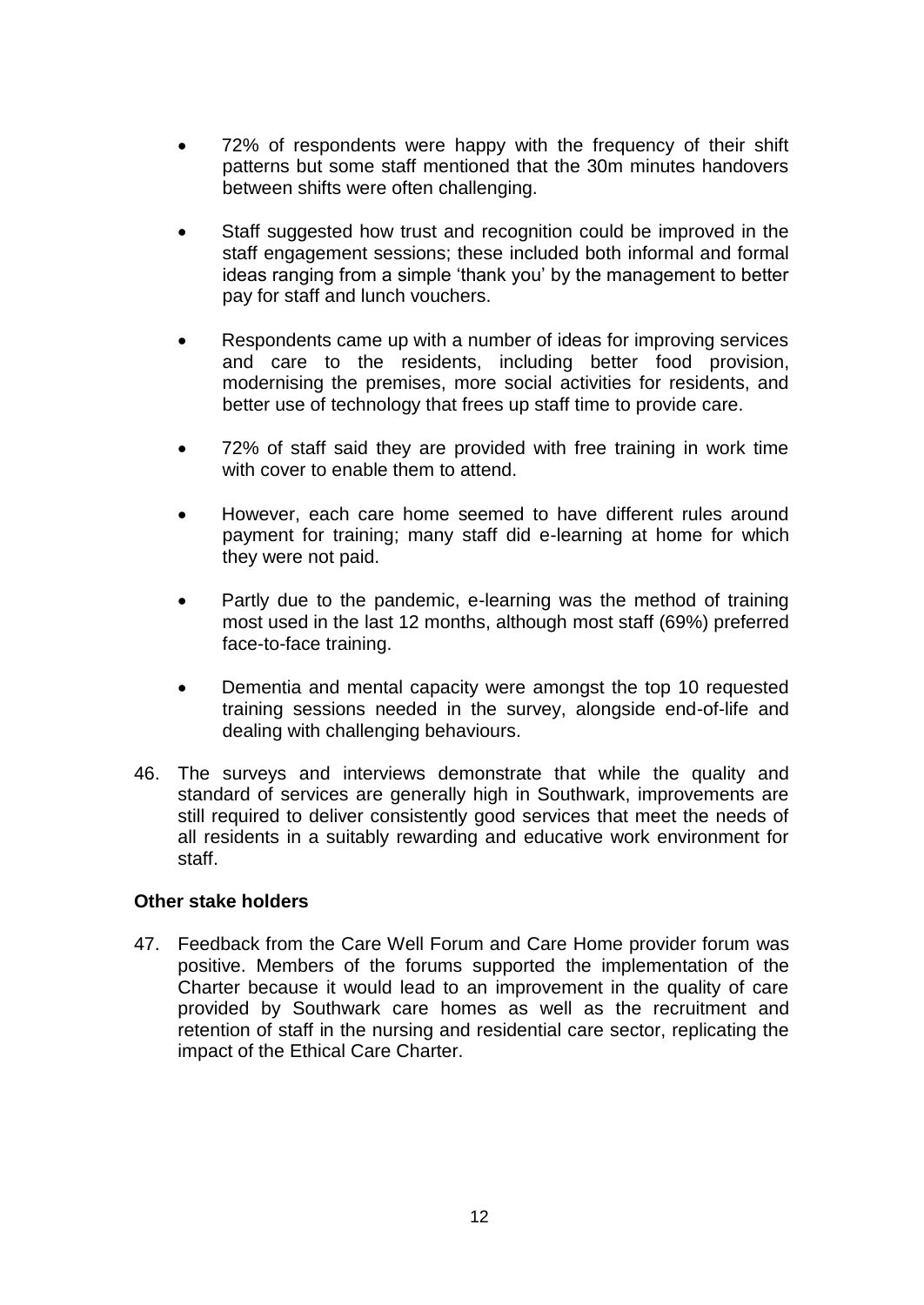## **SUPPLEMENTARY ADVICE FROM OTHER OFFICERS**

#### **Head of Procurement**

48. Not applicable

#### **Director of Law and Governance**

- 49. This report requires the Cabinet to note and agree several recommendations relating to the introduction of a residential care charter as further detailed in paragraphs 1-3. There are no specific legal implications arising from these recommendations, however in agreeing them Cabinet should have regard to the council's obligations to carry out its duties in accordance with the principles of best value. Cabinet is advised that the council may include workforce conditions as part of its contract/procurement requirements but should only do so when the inclusion of these requirements will achieve best value. This report details the implications and benefits in agreeing the residential care charter which Cabinet should consider.
- 50. The council is required under the Public Services (Social Value) Act 2012 to consider how what it is proposed to be procured may improve the economic, social and environmental well-being of an area, and consider the additional benefits to the community from the procurement process over and above the direct purchasing of services. These benefits can include investing in employees for improved outcomes to meet the needs of the community and promoting compliance with social and labour law.
- 51. Cabinet will be aware of the Public Sector Equality Duty (PSED) as set out in section 149 of the Equality Act 2010, and in making decisions the duty to have regard to the need to:
	- (a) Eliminate discrimination, harassment, victimisation or other prohibited conduct
	- (b) Advance equality of opportunity between persons who share a relevant protected characteristic and persons who do not
	- (c) Foster good relations between persons who share a relevant protected characteristic and persons who do not.
- 52. The relevant protected characteristics are age, disability, gender reassignment, pregnancy and maternity, race, religion or belief, sex and sexual orientation. The PSED General Duty also applies to marriage and civil partnership, but only in relation to (a).
- 53. Cabinet should also note and take account of paragraphs 34 to 47 which describe the nature, scope and findings of the consultation which has been undertaken in order to inform and develop the proposed residential care charter.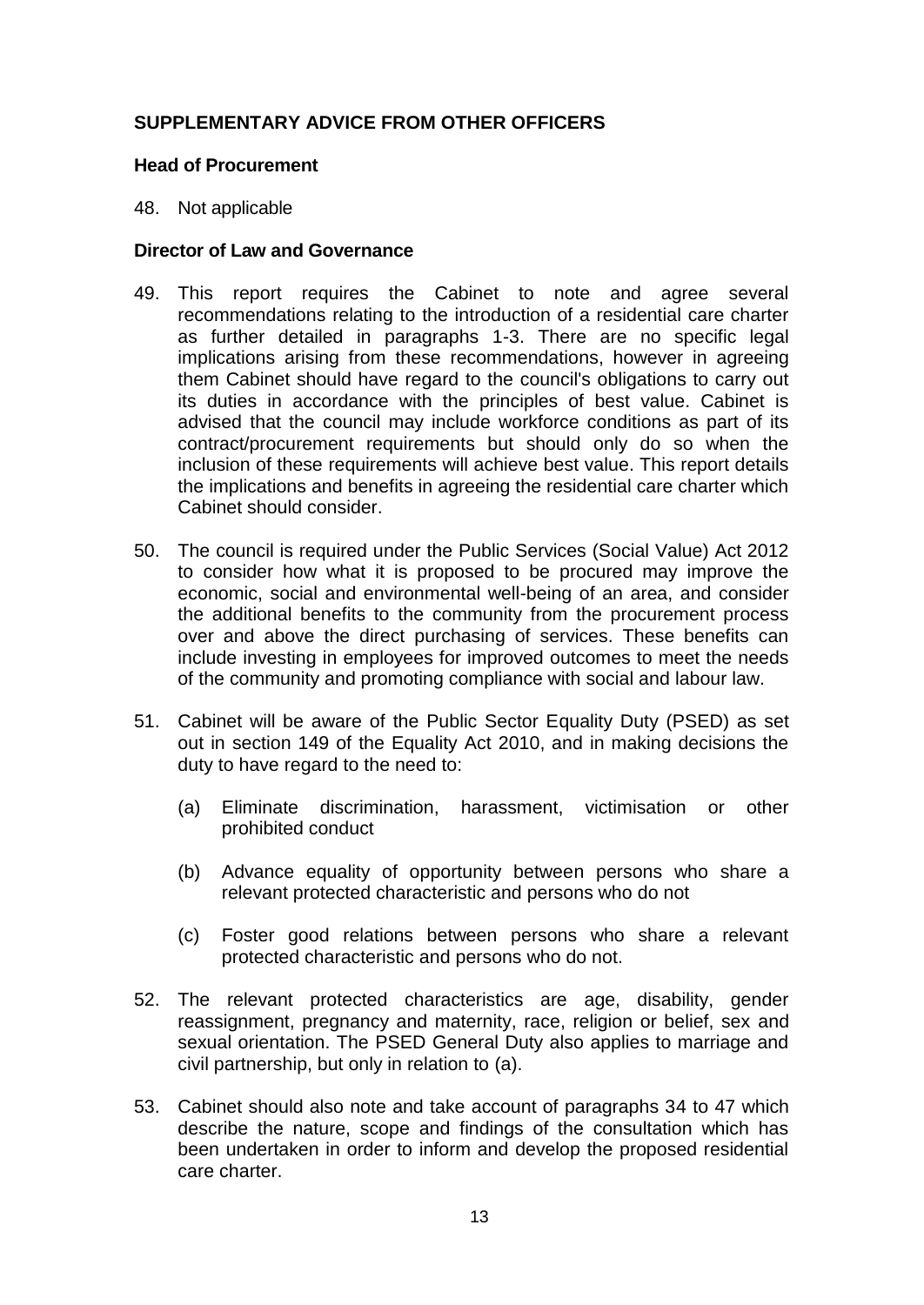## **Strategic Director of Finance and Governance (REF: 50EN202122)**

54. The Strategic Director of Finance and Governance notes the recommendations of this report detailed in para. 1-2. The implementation of the residential care charter and the introduction of Southwark supplement will require additional financial commitment as detailed in the finance implications section para 28-33 Recommendations of funding streams will need to take into account financial constrains in other part of the council as well as the benefits of the charter to the wider community within Southwark as detailed in the report. As well as the initial investment, this charter will have ongoing financial commitments in line with LLW increases in future years. As the proposed supplement will be dependent on providers being compliant with requests around salary structure, information it is imperative that officers work closely with providers and implement contingency planning to mitigate possible future financial risk.

## **BACKGROUND DOCUMENTS**

| <b>Background</b><br><b>Papers</b>                                                                                                                                      | <b>Held At</b>                                                                                    | <b>Contact</b>                        |  |
|-------------------------------------------------------------------------------------------------------------------------------------------------------------------------|---------------------------------------------------------------------------------------------------|---------------------------------------|--|
| <b>Unison's Residential Care</b><br>Charter                                                                                                                             | Older People and Adults with<br>Complex Needs Team, 160<br><b>Tooley Street London SE1</b><br>2QH | Jonathan<br>McInerny<br>020 7525 1687 |  |
| Link:                                                                                                                                                                   | https://www.unison.org.uk/content/uploads/2017/03/24230.pdf                                       |                                       |  |
| Fairer Future, A Healthier<br>Life - Southwark Council                                                                                                                  | Older People and Adults with<br>Complex Needs Team, 160<br><b>Tooley Street London SE1</b><br>2QH | Jonathan<br>McInerny<br>020 7525 1687 |  |
| Link:<br>https://www.southwark.gov.uk/council-and-democracy/fairer-future                                                                                               |                                                                                                   |                                       |  |
| <b>Southwark Ethical Care</b><br>Charter                                                                                                                                | Older People and Adults with<br>Complex Needs Team, 160<br><b>Tooley Street London SE1</b><br>2QH | Jonathan<br>McInerny<br>020 7525 1687 |  |
| Link (please copy and paste into browser):                                                                                                                              |                                                                                                   |                                       |  |
| https://moderngov.southwark.gov.uk/documents/s52528/Appendix%201%20Sou<br>thwark%20Ethical%20Care%20Charter.pdf                                                         |                                                                                                   |                                       |  |
| Southwark Council Plan<br>2018-2022                                                                                                                                     | Older People and Adults with<br>Complex Needs Team, 160<br><b>Tooley Street London SE1</b><br>2QH | Jonathan<br>McInerny<br>020 7525 1687 |  |
| Link (please copy and paste into browser):<br>https://moderngov.southwark.gov.uk/documents/s90466/Appendix%201%20Co<br>uncil%20Plan%202018-2022%20refresh%20updated.pdf |                                                                                                   |                                       |  |